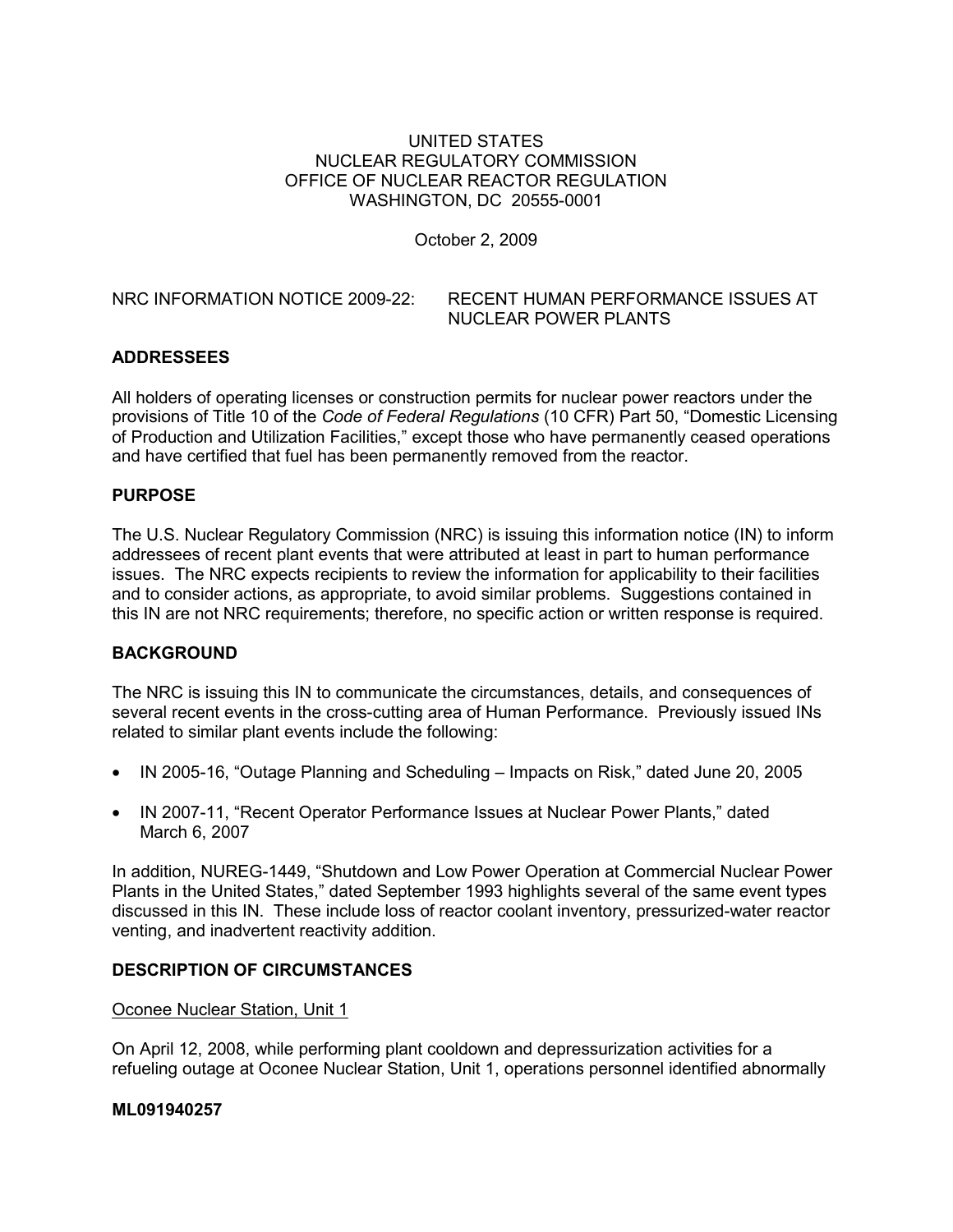high vibrations on all three operating reactor coolant pumps (RCPs); the fourth RCP had been secured before the plant was shut down. During the event, the licensee operated RCP 1A2 outside of its normal vibration tolerances to facilitate the cooldown and depressurization of the reactor coolant system (RCS). The original purpose of operating the RCP at vibration levels in excess of normal tolerances was to allow the initiation of low-pressure injection decay heat removal. Licensee management approved this action after consulting with the pump vendor. However, the pump remained in operation for an additional 2.5 hours after initiation of decay heat removal, which eventually led to multiple seal failures on RCP 1A2 and an 8-gallon-perminute RCS leak past the pump seals.

As a result of the RCP 1A2 seal failures and the subsequent RCS leak, the reactor building iodine detector began to alarm. However, the operating crew did not recognize the condition, the alarm response procedure was not entered until 9 hours later, and outage work, including the removal of the reactor building equipment hatch, was allowed to continue. After securing RCP 1A2, licensee management met and determined that RCP 1B2 should be restarted with increased vibration tolerances to assist with RCS degasification and crud burst mitigation. Within 1 hour of starting RCP 1B2, two of its three seals failed, and the pump was secured. In its response to the failed seals on RCP 1B2, the operating crew did not properly monitor plant parameters as required by procedure. Adherence to the procedure would have alerted the crew to the alarming reactor building iodine detector and to the severity of the ongoing RCS leak caused by the RCP 1A2 seal failure. Additional details of this event can be found in NRC Special Inspection Report 05000269/2008008, Agencywide Documents and Access Management System (ADAMS) Accession No. ML082140807.

Oconee Nuclear Station took the following corrective actions related to this event:

- identified vulnerabilities and improvements needed in RCP motor and seal design, monitoring, maintenance practices, spare parts, procedures, knowledge and expertise
- presented an RCP case study to industry leadership academies
- conducted training for plant management on the importance of maintaining independence and focusing on equipment qualification, validation and verification when performing its operational decisionmaking role
- reviewed applicable abnormal operating procedures for entry conditions and appropriateness for shutdown events
- ensured clear criteria were established for containment closure and replacement of the equipment hatch
- changed plant procedures to emphasize the primary supervisory and oversight function of the control room supervisor and to remove administrative burden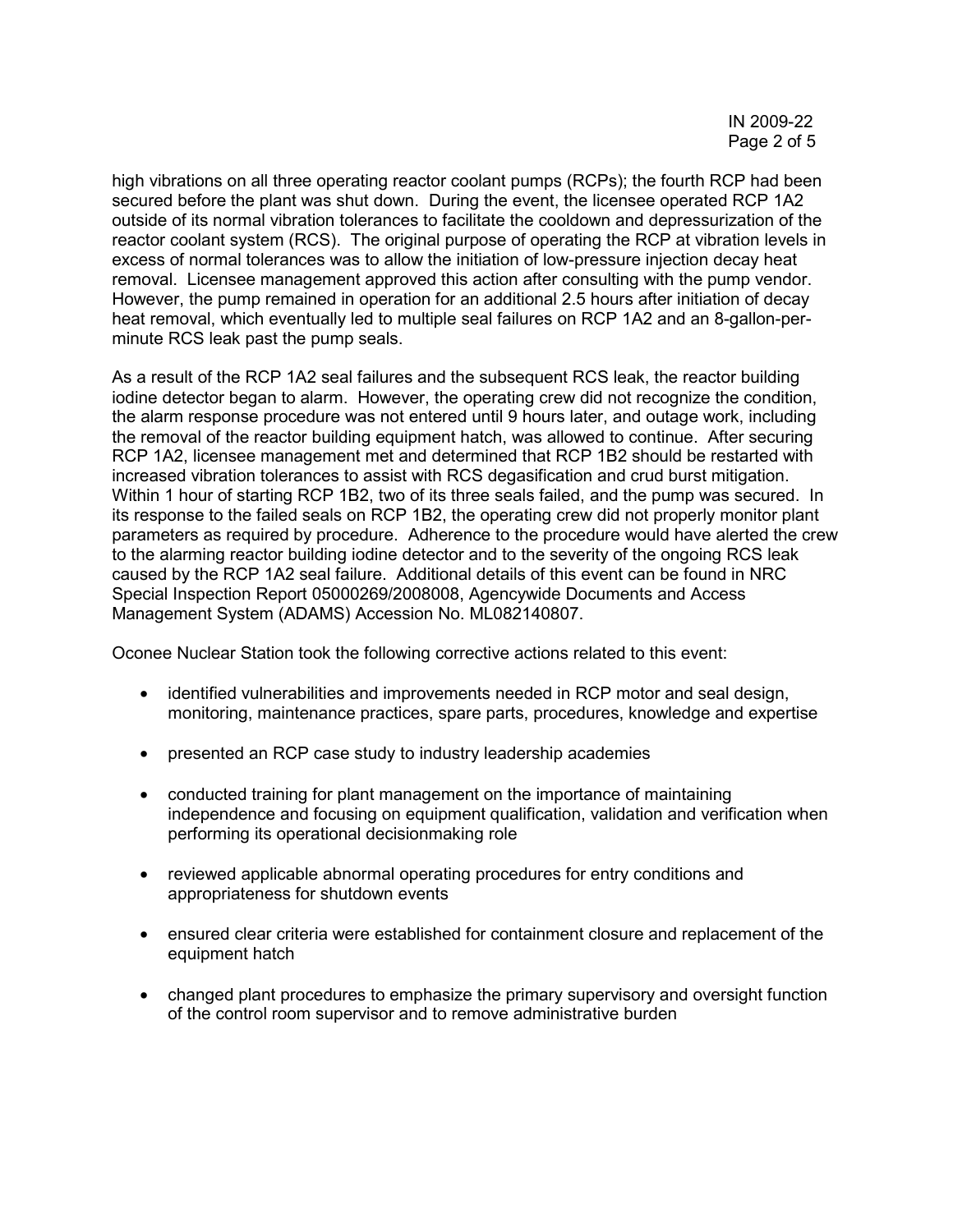#### Three Mile Island Nuclear Generating Station, Unit 1

During the Three Mile Island Unit Nuclear Generating Station refueling outage that began October 22, 2007, there were several human performance-related issues that resulted in NRC inspection findings which are summarized below, and in NRC Integrated Inspection Report 05000289/2007005, ADAMS Accession No. ML080430321.

- TMI's procedure for authorizing workers to exceed work hour limits of 72 hours/week was determined to be deficient in that it did not provide reasonable assurance that station management would properly control overtime for plant staff performing safetyrelated functions.
- Due to a lack of coordination of maintenance and operational activities, installation of a once-through-steam-generator (OTSG) primary lower manway cover during mid-loop operation resulted in an unexpected drop in reactor vessel level indication. The change in level indication prompted operators to declare an Unusual Event for the plant. Reactor vessel level indication dropped because the OTSG lower manway cover was installed while temporary ventilation fans were exhausting air from the OTSG handhole RCS vent. This event resulted in an inspection finding with a cross-cutting aspect in Human Performance Work Control because activities were not properly coordinated while the plant was in an elevated shutdown risk condition.
- Fuel handling operators failed to properly implement procedures while moving a control rod assembly (CRA) in the spent fuel pool. After the grappling tool indicated that it had failed to engage a CRA, operators moved the refueling bridge to the next fuel assembly without first visually checking to ensure the CRA was not grappled. Oncoming fuel handling operators visually checked the mast and noticed that the CRA was grappled. Further investigation revealed that the CRA fingers were still inserted in the previous fuel assembly and that the subsequent movement of the refueling bridge severely bent them.

#### Vogtle Electric Generating Plant, Unit 1

On August 19, 2008, the licensee was conducting a flush of the boron thermal regeneration system (BTRS) chilled water piping. The procedure for this evolution requires that components be manipulated both locally and in the control room. A system operator was directing the flush from outside the control room, where most of the procedure steps for the flush take place. The system operator read a procedure step to the Operator at the Controls (OATC) that required the OATC to place a control room handswitch in the "Closed" position. Despite a requirement to do so, the OATC did not have the procedure in hand when performing this evolution. Due to misinterpretation of the procedure step, the OATC verified that the valve was closed but did not place the handswitch in the "Closed" position.

When operators performed subsequent steps in the procedure, the valve automatically opened, and approximately 500 gallons of un-borated water were flushed from the BTRS to the volume control tank. The resulting positive reactivity transient caused control rods to automatically insert in order to compensate. Control room operators also responded to the transient by continuing to insert control rods, borating, and reducing main generator load; but not before the 1-minute average reactor power level increased to 100.73 percent. Additional details are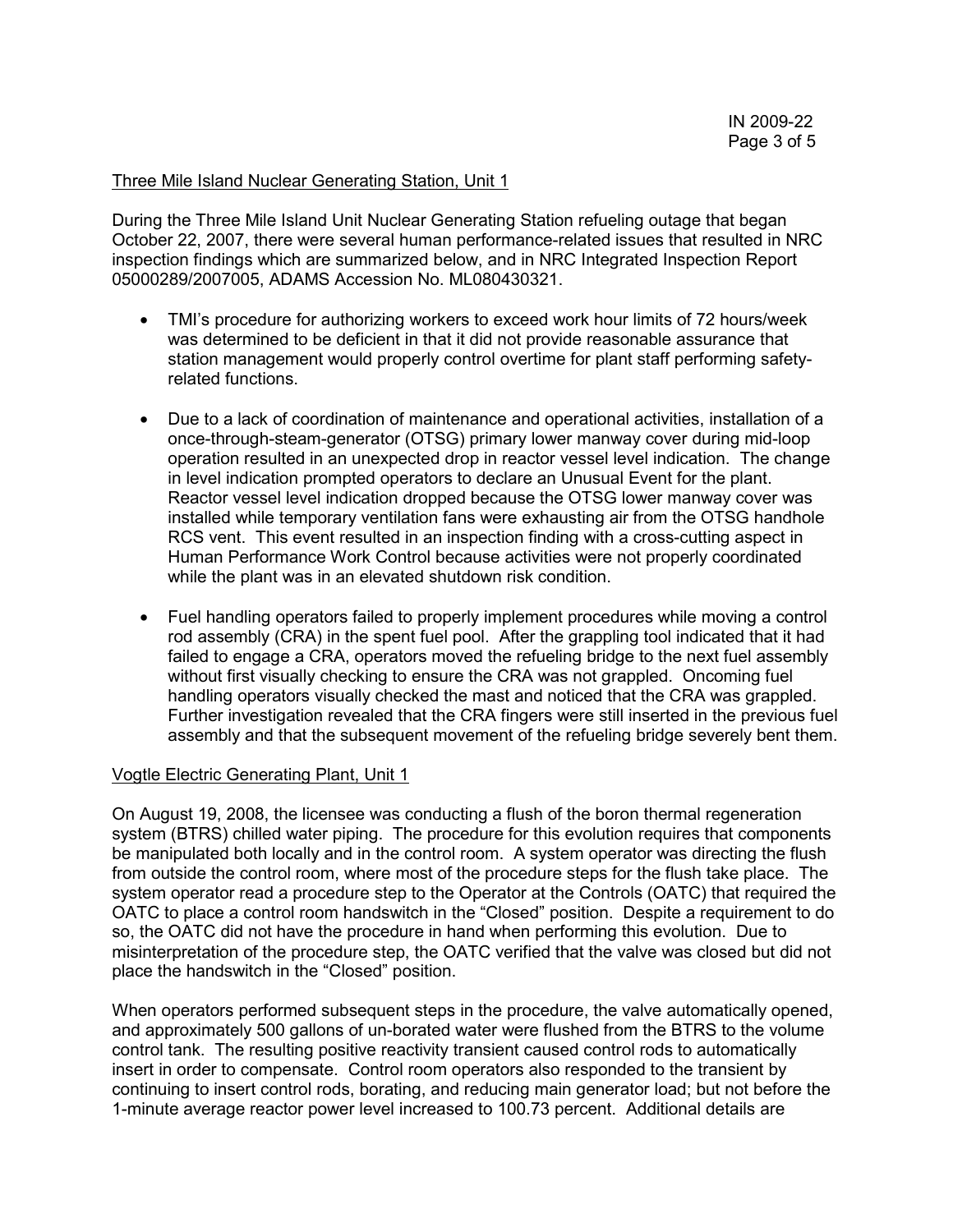available in NRC Integrated Inspection Report 05000424/2008004, ADAMS Accession No. ML083040204.

### Salem Nuclear Power Plant, Unit 1

On October 15, 2008, one day after shutting down for a refueling outage, control room operators at Salem Nuclear Power Plant, Unit 1, began draining the pressurizer from a water-solid condition to a target level of 10 to 15 percent. A higher-than-normal dissolved gas concentration in the RCS, combined with a rapid decrease in RCS pressure, caused the reference leg for the pressurizer cold-calibrated level instrument to partially void, resulting in an erroneously high pressurizer level reading. Control room operators were not aware that the reference leg was voiding and began the pressurizer drain down evolution using the coldcalibrated level instrument as their primary level indication.

Nearly 2 hours into the evolution, operators noted that the pressurizer level unexpectedly stabilized at 80 percent. The control room supervisor directed the reactor operator to raise the charging flow and increase RCS inventory. After troubleshooting the level instrument, technicians backfilled the reference leg of the pressurizer level cold-calibrated instrument, and stabilized the level at 14 percent several hours after increasing the charging flow. The licensee determined that the pressurizer had completely drained during this event allowing nitrogen from an ongoing pressurizer relief tank purge to migrate into the top of the reactor vessel and into some of the steam generator u-tubes. Additional details of this event can be found in NRC Special Inspection Report 05000272/2008009, ADAMS Accession No. ML090200076.

The licensee's investigation revealed several missed opportunities for mitigating this event, including the following:

- The procedure for draining the pressurizer did not require operators to use diverse and redundant indications for controlling RCS inventory.
- When the "Pressurizer Heater Off Level Low" annunciator alarmed, operators did not properly implement the response procedure, which could have alerted them to the erroneous level indication sooner.
- The licensee did not properly implement corrective actions for a similar industry event that occurred in 1997 at the Sequoyah Nuclear Plant.

The licensee developed several corrective actions following this event, including procedure updates to include diverse and redundant indications for RCS inventory monitoring, and simulator training prior to outages that refreshes operator knowledge on upcoming evolutions.

# **DISCUSSION**

The events related to human performance discussed above occurred, for the most part, during refueling outages. They often involved either the failure of licensees to provide adequate procedures or the failure of operators to properly follow those procedures. In several instances, it appeared that shutdown risk was either under-estimated or not considered. Overall, the events involved behaviors that are often associated with an operator's loss of safety focus, such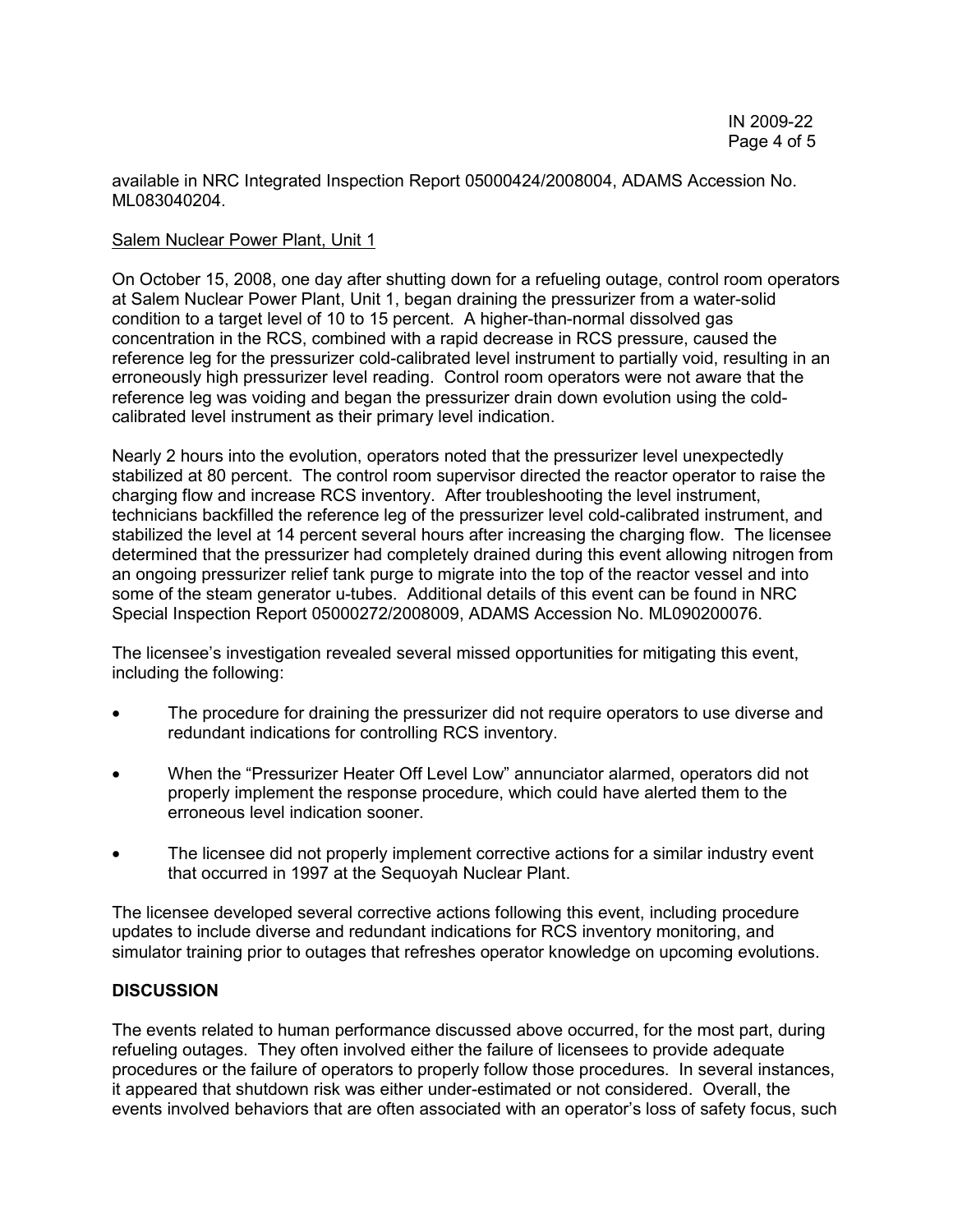as taking actions when the consequences of those actions are uncertain, or taking actions outside the scope of the relevant procedure(s). Monitoring and controlling reactivity and RCS inventory in accordance with plant procedures are two of the most important responsibilities of an on-duty licensed reactor operator. Operating experience shows that errors often occur before, during, and immediately after refueling outages, when evolutions are less familiar to the operators because they are infrequently performed. From a risk perspective, refueling outages can constitute as much as one-third of a plant's overall core damage frequency even though the average plant is only in refueling outages about 5 percent of the time.

# **CONTACT**

This IN requires no specific action or written response. Please direct any questions about this matter to the technical contact listed below or to the appropriate Office of Nuclear Reactor Regulation project manager.

### */RA/*

Timothy J. McGinty, Director Division of Policy and Rulemaking Office of Nuclear Reactor Regulation

Technical Contact: Eric Thomas 301-415-6772 Eric.Thomas@nrc.gov

Note: NRC generic communications may be found on the NRC public Web site, http://www.nrc.gov, under Electronic Reading Room/Document Collections.